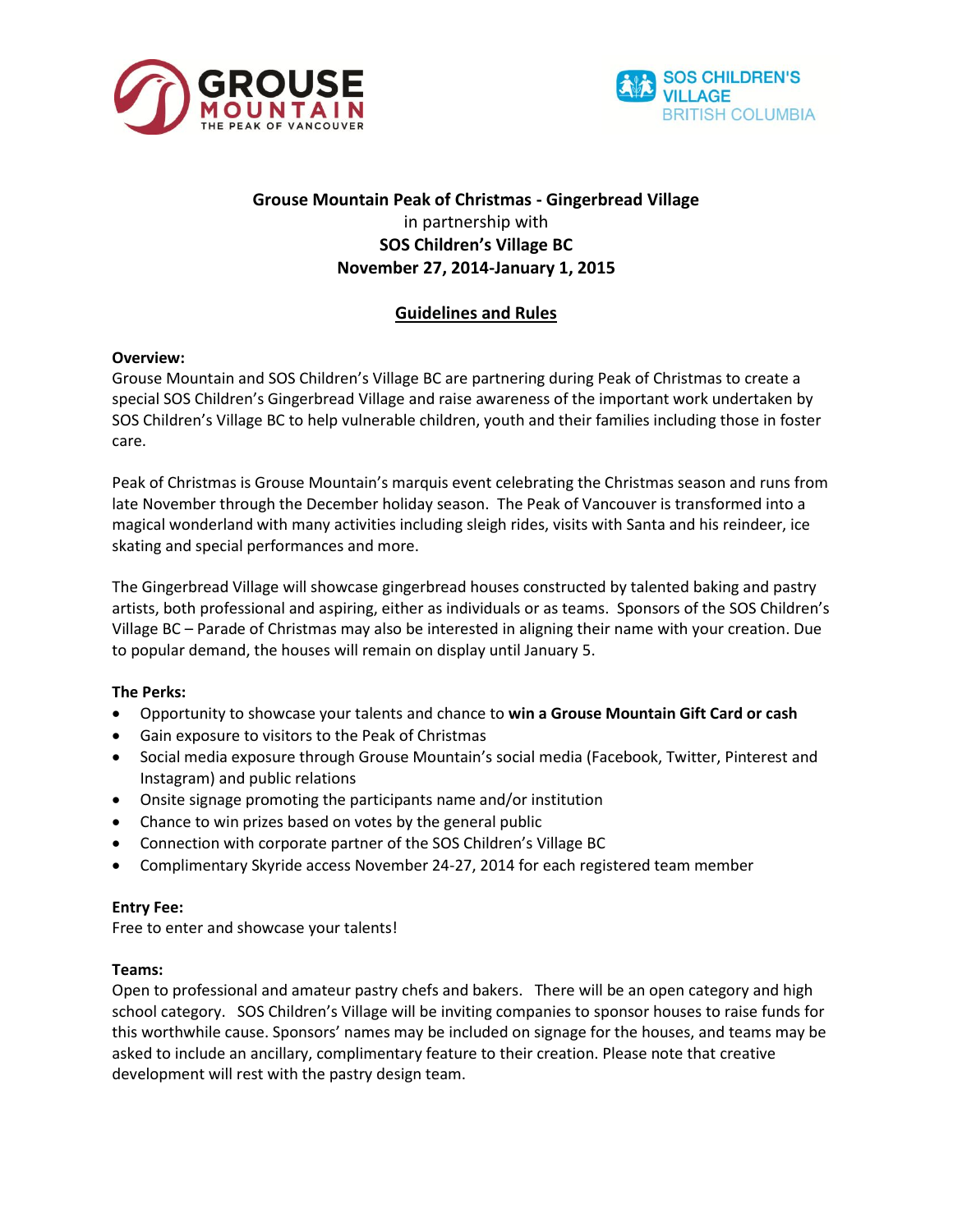



### **Judging:**

The competition will be conducted by a combination of popular vote and a panel of judges, commencing 6:30 pm, November 27 and closing at noon, Jan 1, 2014. Winners will be announced by January 5, 2014. General public will have ability to vote for houses through [www.facebook.com/grousemountain](http://www.facebook.com/grousemountain) photos of each entry will be posted on contest page. One vote per day per Facebook account. As well there will be onsite ballots. Criteria will include:

- Originality and creativity
- Overall appearance

## **Awards**

#### Open Category

The following prizes will be awarded to the top three teams with the most combined votes between votes from the general public ("Popular Vote") and a panel of three judges (the "Judges"), weighted 25% for Popular Vote and 75% for the Judges' vote:

1st place: \$1000 Grouse Mountain Gift Card or cash 2nd place: \$500 Grouse Mountain Gift Card or cash 3rd place: \$250 Grouse Mountain Gift Card or cash

#### High School Category

The following prize will be awarded to the top high school team with the most combined votes between votes from the general public ("Popular Vote") and a panel of three judges (the "Judges"), weighted 25% for Popular Vote and 75% for the Judges' vote:

One prize: \$200 Grouse Mountain Gift Card

Please note that in order to be eligible for the High School Category prize, all team members must be in secondary school or younger. High School teams winning one of the Open Category prizes are not eligible to win the High School Category prize.

#### **Size:**

Entries should have a base appropriate to the size of the gingerbread house. All entries must be on a piece of plywood or other rigid base. Houses must be no larger than 2' deep but may be of any length.

## **Construction:**

Non-visible interior supports of other materials are allowed. Gingerbread houses must be sturdy and glazed to be easily transported and to survive the 5-week display period. Any architectural structure is eligible for entry (i.e. house, train station, bridge, cabin, etc.).

Houses may be delivered to Grouse Mountain anytime November 24 to November 26, 2014 between 10 am to 6 pm. Teams are asked to deliver and put their creation into place on-site in the display area (Spirit Gallery, and Pre-Show Gallery of the Chalet). Please contact us if you require other arrangements or assistance.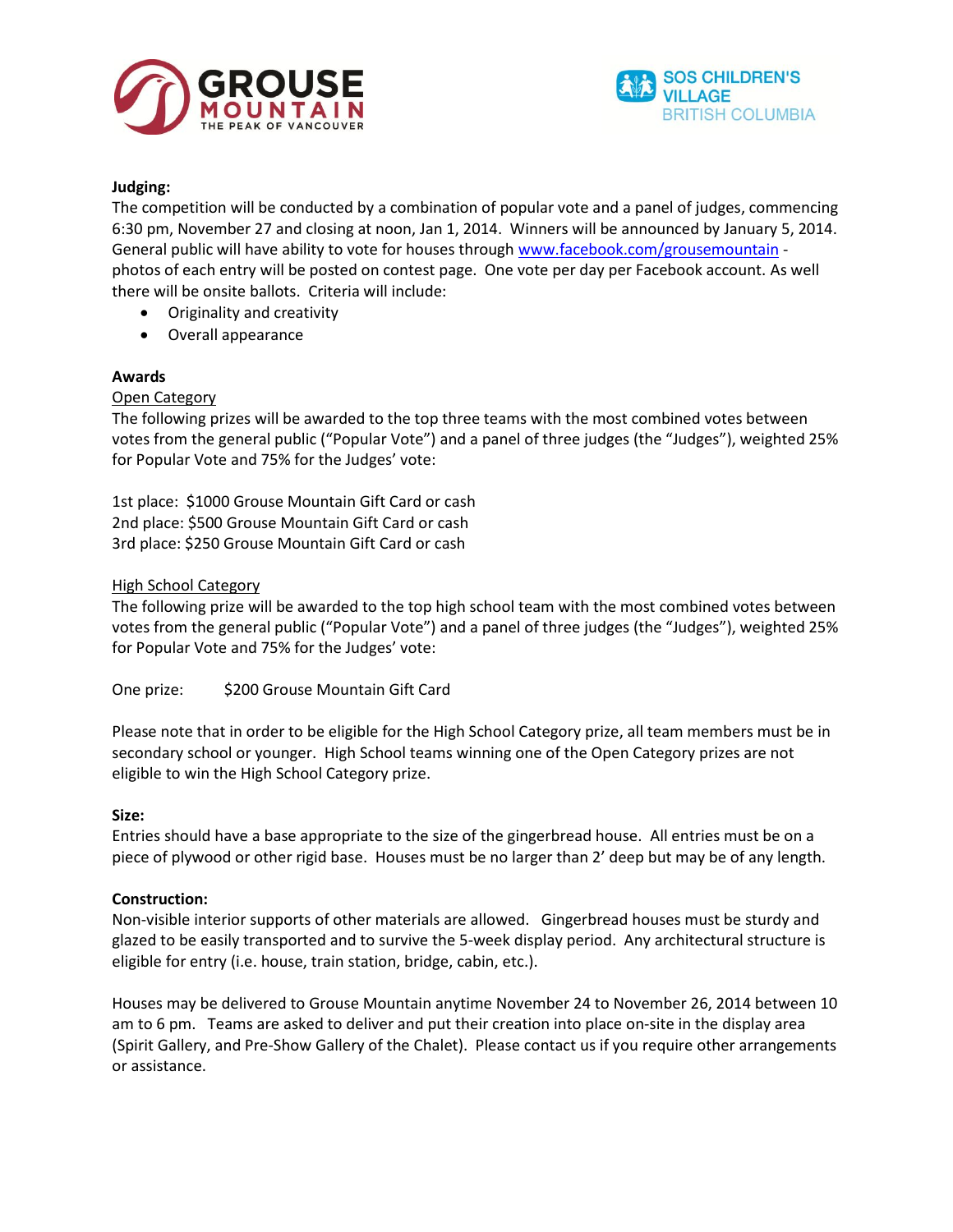



### **Support from Grouse Mountain and SOS Children's Village BC:**

Grouse Mountain will support the teams with:

- Promotion of the Peak of Christmas and the Gingerbread Village through public relations, advertising, website and social media
- Onsite promotion of individual houses and also through Facebook

#### N**ext steps**

- 1. Complete the attached form and the names of team members and return by email to [lchappell@grousemountain.com](mailto:lchappell@grousemountain.com) to reserve your space *as soon as possible (by October 17, 2014)*. Space will be reserved on a first come basis.
- 2. November 24-26, 2014 Delivery of completed houses will be accepted in the Spirit Gallery in the Chalet at Grouse Mountain between 10am – 6pm daily that week.
- 3. November 26, 2014 Houses must be completed and delivered by 6 pm that day
- 4. November 27, 2014 Launch of competition; voting commences
- 5. January 1, 2015 Voting closes at noon
- 6. January 5, 2015 Winners announced and prizes awarded.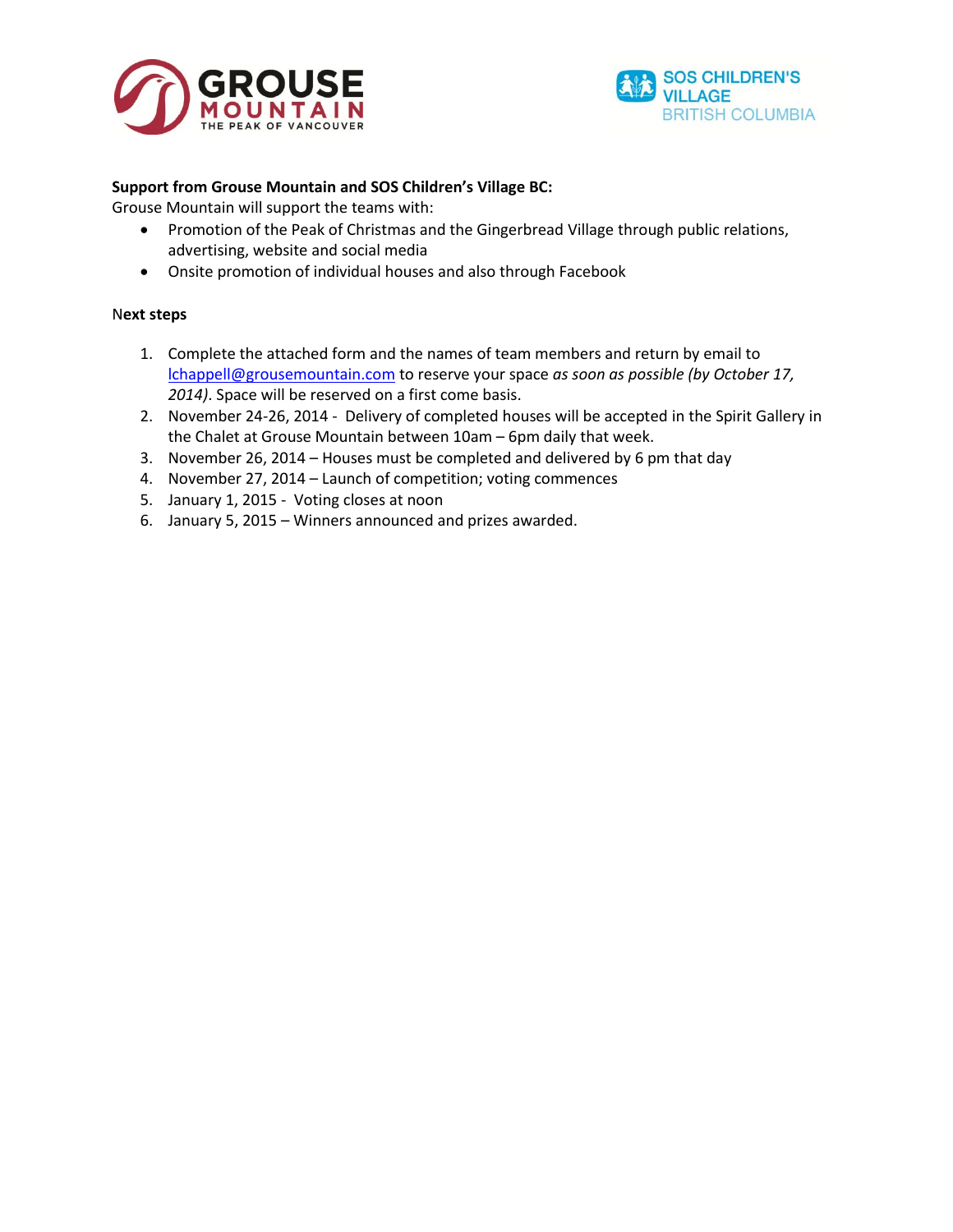



## **Grouse Mountain Peak of Christmas – Gingerbread Village** in partnership with **SOS Children's Village**

## **Team Information Form**

Please complete and submit at your earliest convenience to save your space

Team Captain Name (please print): \_\_\_\_\_\_\_\_\_\_\_\_\_\_\_\_\_\_\_\_\_\_\_\_\_\_\_\_\_\_\_\_\_\_\_\_\_\_

Team Name (if applicable): \_\_\_\_\_\_\_\_\_\_\_\_\_\_\_\_\_\_\_\_\_\_\_\_\_\_\_\_\_\_\_\_\_\_\_\_\_\_\_\_\_\_\_

High School (if applicable): **We have also contained a set of a set of a set of a set of a set of a set of a set of a set of a set of a set of a set of a set of a set of a set of a set of a set of a set of a set of a set o** 

\*\*LIST ALL OTHER MEMBERS OF THE TEAM ON PAGE PROVIDED\*\*

| <b>Street Address:</b> |  |  |  |
|------------------------|--|--|--|
|                        |  |  |  |
| City, Postal Code:     |  |  |  |
|                        |  |  |  |
|                        |  |  |  |

Daytime Phone Number: \_\_\_\_\_\_\_\_\_\_\_\_\_\_\_\_\_\_\_\_\_\_\_\_\_\_\_\_\_\_\_\_\_\_\_\_\_\_\_\_\_\_\_\_\_\_

Evening Phone Number: \_\_\_\_\_\_\_\_\_\_\_\_\_\_\_\_\_\_\_\_\_\_\_\_\_\_\_\_\_\_\_\_\_\_\_\_\_\_\_\_\_\_\_\_\_\_\_

E-Mail Address: **E-Mail Address:** 

**Gingerbread House Concept Description**

Theme:

Structure description:

Will electricity be required for your display? (Yes/No):

I/We understand that the entry must be made primarily of gingerbread, but that other materials may be used for support in non-visible areas of the creation, and the structure must be designed, constructed and decorated solely by the entrant or team listed above. Permission is hereby granted to Grouse Mountain Resorts and SOS Children's Village BC to print or otherwise duplicate the picture or likeness of my/our entry and myself/team with my/our entry for either internal or external release, this includes print and online publications, plus local and network television. I/We understand that the image of